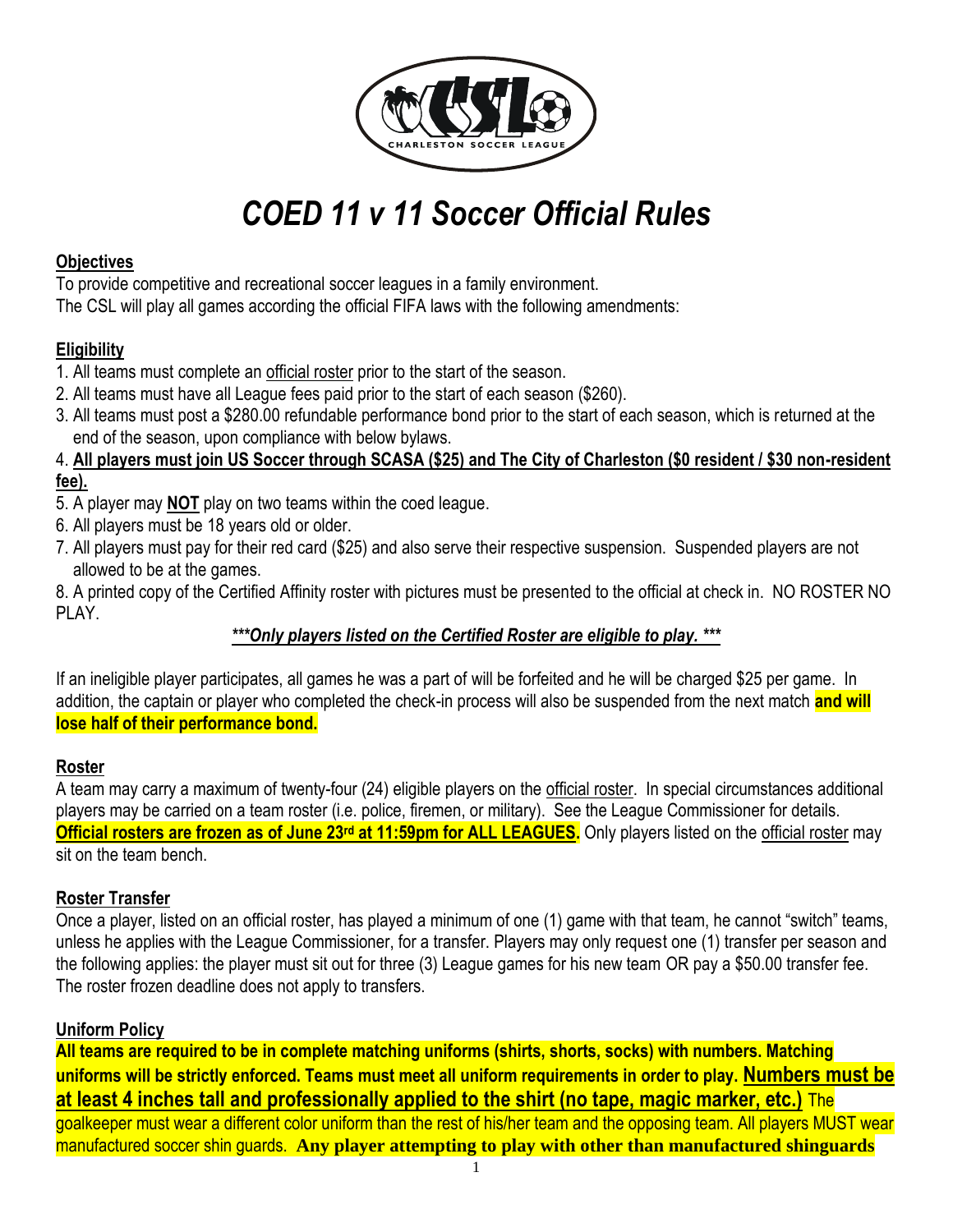**will be issued a straight red card**. Shin guards must be worn under the socks. If the primary jersey colors are similar, the home team must change (#'s not required on back up jerseys).

NO JEWELRY. If you are caught with jewelry, you will be removed from the field of play and will not be permitted back on until jewelry has been properly removed or covered within safety regulations.

## **Equipment**

*The Home Team must provide 2 game balls.* The required game ball must meet FIFA guidelines

## **Coaches/Team Captains**

The coach or team captain:

- Is the official representative of their team and the liaison to League officials.
- Is responsible for ensuring that his team is in compliance with all League by-laws.
- Is responsible for his team's conduct prior to, during and after a game while  $\omega$  any CSL game facility, owned or leased by the City of Charleston. This includes each team's fans.
- Is responsible for ensuring that all players on the official roster are eligible to play in the league/post-season tournament.
- Is responsible for turning in the game day roster to the official referee, ten (10) minutes prior to each game.
- $\blacksquare$  Is the only member of a team who may initiate the protest of a game.

## **Forfeits**

- 1. **The clock starts at game time.**
- 2. **After 5 minutes past the original game time, the incompliant team must forfeit.**
- 3. **At least 7 eligible players (1 must be female) must be ready at game time to avoid forfeit.**

Teams must be completely ready to play at game time to include properly dressed/equipped and ready to start, proper uniforms, ref fees, and a Certified Roster shown to the ref. If a team is not ready at game time for 3 instances, the team is automatically withdrawn from playoff contention.

Any team that forfeits a game for any reason will lose one half of their performance bond. Any team that forfeits two games may be expelled from the League and will lose the remainder of their performance bond. In addition, any team expelled from the League due to excessive forfeits, shall not be permitted to rejoin the League for a period of no less than six (6) months.

Once the schedule is sent out we will not reschedule games unless the following occurs:

- 1) Game did not reach halftime and game is unable to resume play due to weather.
- 2) Field is deemed unplayable by City of Charleston staff.

If either occurs, we will reschedule games on the days that the league is scheduled to play.

## **Players Code of Conduct**

The CSL Commissioner shall have full authority to take any action necessary for player or team misconduct. If more than the minimum CSL punishment is being considered, all players / teams have the right to a hearing concerning misconduct. Any appeal of the decision of the CSL Commissioner will be heard by the Athletic Superintendent.

**Any player that is ejected from a game (receives a Red Card) must pay a minimum \$25.00 reinstatement fee and serve a one game suspension before they are allowed to play their next game.**

**The fee will be tiered where minor language, double yellow cards, and other "soft" red cards will be the minimum \$25 and one game suspension. All other red cards are subject to the decisions of the CSL Commissioner. The CSL Commissioner shall determine "soft" red cards vs. all other red cards.**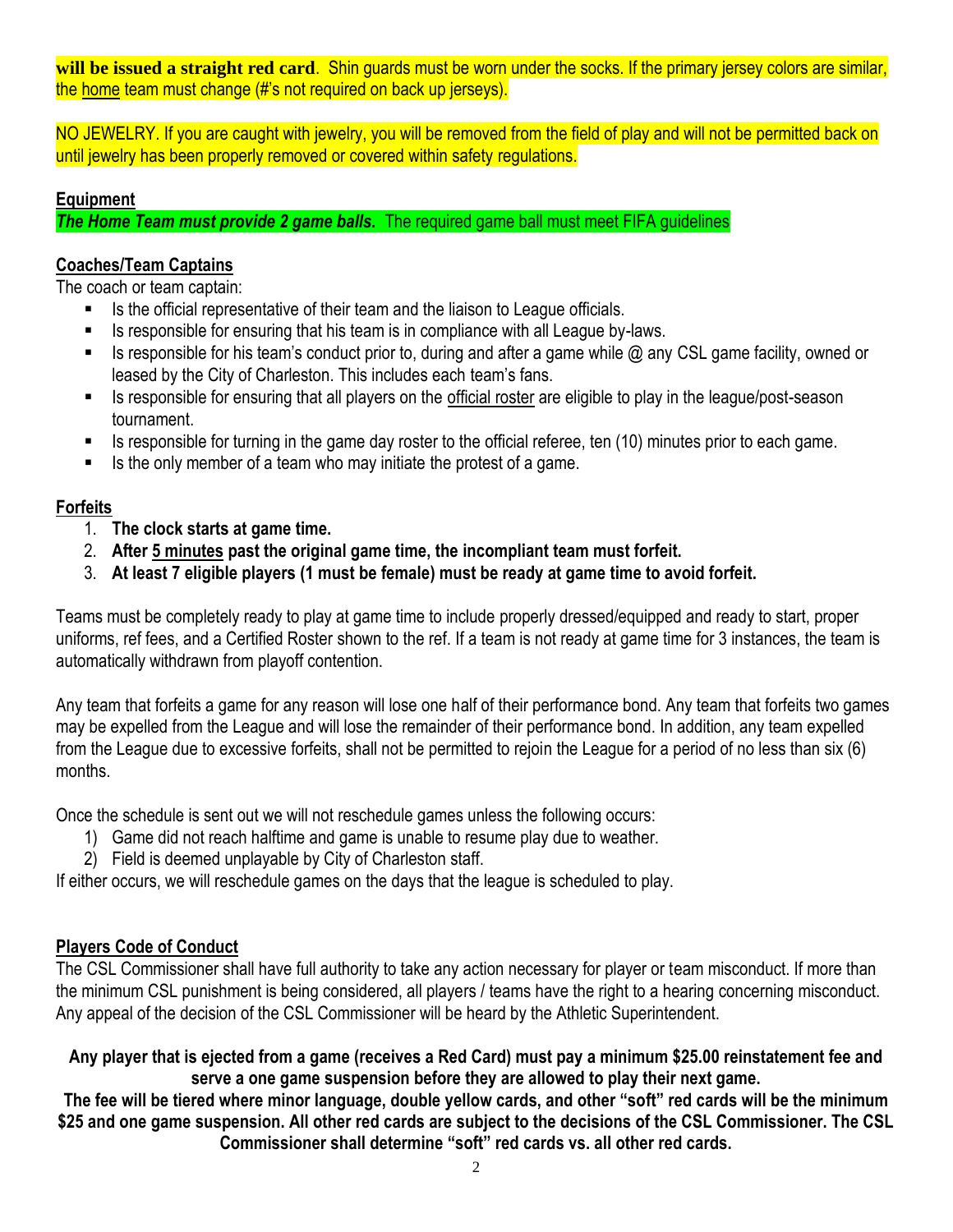## **Players who receive three red cards with-in the same season will be suspended for the rest of the season or until they attend the next available entry level referee clinic.**

If a suspension occurs during the last game of the regular season, the suspension will carry over to any post-season play. If suspension occurs during team's last post-season game, the suspension will carry over to the next season the player participates in**. If a player plays a game without completing their suspension AND paying the \$25 reinstatement fee, that player is ineligible, and all games in which the player participated will be forfeited until both provisions have been completed.** 

Any player or coach/captain ejected for any reason must leave the property immediately. **Play will NOT restart until the player has left the facility**. Any ejected participant who refuses to leave will cause a forfeit for his team and will be suspended for an additional 2 games. In addition, that player will be subjected to the decisions of the CSL Commissioner concerning misconduct. **If a game is terminated due to a team's misconduct, that team will be responsible for paying the ref fees for the entire match.**

# **\*\*Any player or coach/captain recorded or ejected from a game due to any type of violent conduct will be warranted a minimum (2) game suspension, with the possibility of additional games upon review of incident by commission and state disciplinary committee\*\***

Any team that clears the benches for a fight, argument, or brawl, will immediately be suspended from further play and subjected to the decisions of the CSL Commissioner concerning misconduct. The CSL staff and employees of the Recreation Department reserve the right to ask any spectator(s) to leave the facility and property.

FOUL LANGUAGE **(to include derogatory and bigoted statements and name calling),** BADGERING, THREATS, OR ANY OTHER ABUSIVE ACTIONS TOWARDS REFEREES, LEAGUE OFFICIALS, OR ANY OTHER PLAYERS OR COACHES/CAPTAINS WILL NOT BE TOLERATED.

**Players ejected for** *foul, abusive & insulting language***, specifically the "F-word" and derogatory/bigoted remarks, will be suspended for a minimum one (1) game. Players ejected for** *foul, abusive & insulting language***, specifically the "F-word" or/and derogatory/bigoted remarks directed towards an official will be suspended for a minimum of two (2) games. Players who use foul, abusive, or insulting language or any other abusive actions towards staff, refs, or other players AFTER an ejection will be suspended for an ADDITIONAL 2 games.**

The CSL wants all foul and abusive language eliminated. The intent of this rule is to keep our League a family oriented League. The rule is not to penalize a player for swearing quietly or under his breath (unless directed at an opponent or referee), but to keep the fans from vulgarity and increase the value of the League's reputation.

## **Advice to Referees:**

The CSL wants the F-word eliminated and harshly penalized. The intent of this rule is to keep our League a family oriented League. The rule is not to penalize a player for swearing quietly or under his breath (unless directed at an opponent or referee), but to keep the fans from vulgarity and increase the value of the League's reputation. Please penalize the F-word for the following infractions ONLY:

- Any player / coach who uses the F-word as a "bomb", meaning very loud and heard by everyone at and around the field. Example: Player takes a shot, misses and loudly screams, F!
- Any player / coach who directs the F-word at a teammate or opponent. Example: I'm going to F-ing get you!
- Any player / coach who directs the F-word at any match referee. Example: You're F-ing crazy!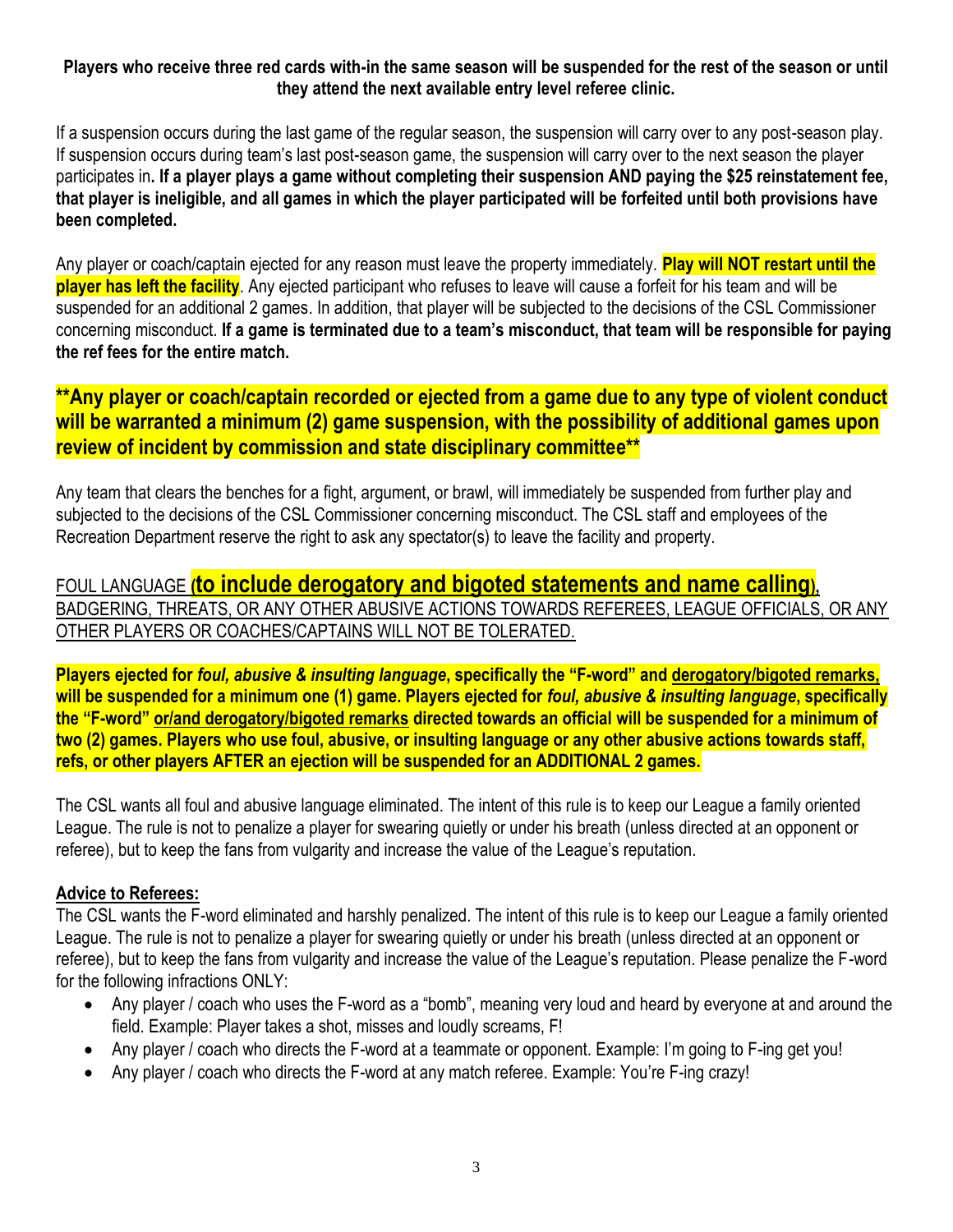## **Penalty Points:**

The CSL uses a penalty point system for player and team misconduct. Player points accumulate as both player *and* team penalty points. It shall be as follows:

Player Points:

*Yellow Card* = 4 points. Once a player reaches 12 points (3 yellow cards), he is suspended for the next match. There is no fine.

*Red Card* = 12 points. Once a player receives 36 points, he is suspended for the season

Team Points= Once a team reaches 60 points, the captain must meet with the CSL Commissioner prior to their next game.

## **Protests**

The referees present on the field shall handle grievances. Protests of decisions by referees are to be made in typed format only. The protest must be filed within 24 hours of the game in question ending. Protests can only be made by the captain listed on the official roster and shall be accompanied by a \$50.00 protest fee. The \$50.00 protest fee must be certified check or money order. Teams may not appeal any judgment call, only rule interpretation or player eligibility. If the protest is upheld, the protest fee will be returned.

#### . **Playoffs / Awards**

The final regular season standings will determine regular season champions and seeding's for the playoffs. The top 4 teams in each division make the post season.

Tie Breaker: 1) head to head play 2) goal differential 3) fewest goals allowed overall 4) coin toss

Awards: The Champion of each division final will receive a team/individual award.

Point System - Win = 3 points - Tie = 1 point - Loss = 0 points

## **Inclement Weather**

If the CSL office has NOT contacted your team by 4:00 pm for weeknight games, then your team is required to show up at their scheduled field at the scheduled time. Failure to do so will result in a forfeit. Referees, City Officials, and CSL staff may determine the fields unplayable at any time. Lightning/Thunder: If lightning is seen or thunder is heard during a game, play is stopped and can resume after 30 minutes have passed. If play is stopped, everyone MUST get off the fields and proceed to a vehicle or shelter. Should a match's progress be terminated due to weather conditions after one half has been completed, the match will be considered official and the score at the time will stand. Please join Rainedout.com for alerts on weather cancellations.

Text **ASCOED** to **84483** to receive **AS Coed Soccer** alerts from City of Charleston Recreation.

**Match Termination**: A match is considered official if one half has been completed. Should a match be terminated for any reason other than inclement weather or poor field conditions, the CSL Commissioner will review the referee's report and any other information available in order to render a decision. **If a game is terminated due to a team's misconduct, that team will be fined a minimum of half their bond and will be subject to additional discipline from CSL Commissioner.**

## **Officials**

There will be one (1) referee and two (2) assistant referees for each regular season game and playoff games. The CSL reserves the right to add a second official as needed.